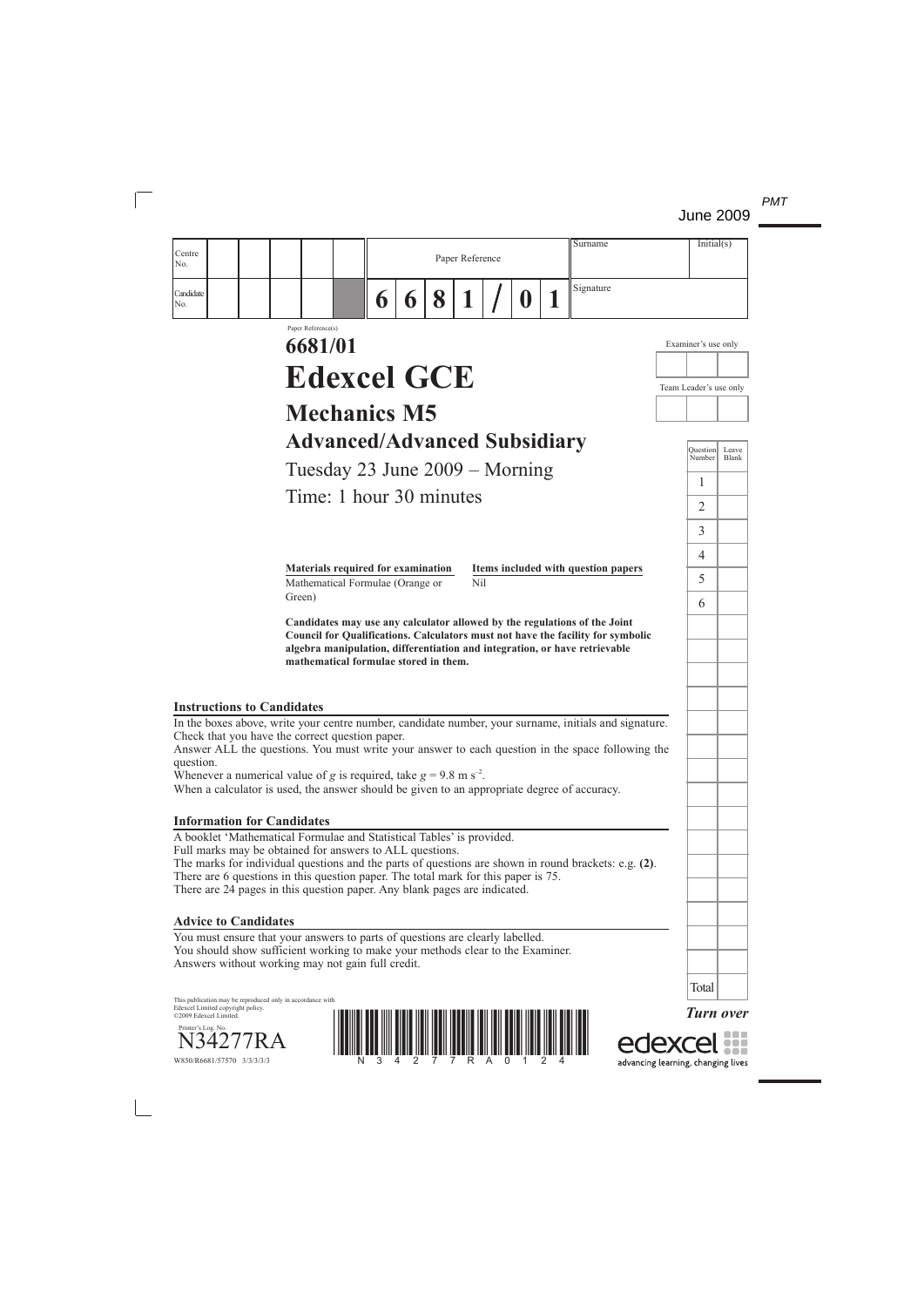#### $PMT$ **June 2009**

|    |                                                                                                                                                                                                                                                                                                                              | Leave<br>blank |
|----|------------------------------------------------------------------------------------------------------------------------------------------------------------------------------------------------------------------------------------------------------------------------------------------------------------------------------|----------------|
| 1. | At time $t = 0$ , a particle P of mass 3 kg is at rest at the point A with position vector<br>$(j - 3k)$ m. Two constant forces $F_1$ and $F_2$ then act on the particle P and it passes through<br>the point <i>B</i> with position vector $(8i - 3j + 5k)$ m.                                                              |                |
|    | Given that $\mathbf{F}_1 = (4\mathbf{i} - 2\mathbf{j} + 5\mathbf{k})$ N and $\mathbf{F}_2 = (8\mathbf{i} - 4\mathbf{j} + 7\mathbf{k})$ N and that $\mathbf{F}_1$ and $\mathbf{F}_2$ are the <i>only</i><br>two forces acting on $P$ , find the velocity of $P$ as it passes through $B$ , giving your answer<br>as a vector. |                |
|    | (7)                                                                                                                                                                                                                                                                                                                          |                |
|    |                                                                                                                                                                                                                                                                                                                              |                |
|    |                                                                                                                                                                                                                                                                                                                              |                |
|    |                                                                                                                                                                                                                                                                                                                              |                |
|    |                                                                                                                                                                                                                                                                                                                              |                |
|    |                                                                                                                                                                                                                                                                                                                              |                |
|    |                                                                                                                                                                                                                                                                                                                              |                |
|    |                                                                                                                                                                                                                                                                                                                              |                |
|    |                                                                                                                                                                                                                                                                                                                              |                |
|    |                                                                                                                                                                                                                                                                                                                              |                |
|    |                                                                                                                                                                                                                                                                                                                              |                |
|    |                                                                                                                                                                                                                                                                                                                              |                |
|    |                                                                                                                                                                                                                                                                                                                              |                |
|    |                                                                                                                                                                                                                                                                                                                              |                |
|    |                                                                                                                                                                                                                                                                                                                              |                |
|    |                                                                                                                                                                                                                                                                                                                              |                |
|    |                                                                                                                                                                                                                                                                                                                              |                |
|    |                                                                                                                                                                                                                                                                                                                              |                |
|    |                                                                                                                                                                                                                                                                                                                              |                |
|    |                                                                                                                                                                                                                                                                                                                              |                |
|    |                                                                                                                                                                                                                                                                                                                              |                |
|    |                                                                                                                                                                                                                                                                                                                              |                |
|    |                                                                                                                                                                                                                                                                                                                              |                |
|    |                                                                                                                                                                                                                                                                                                                              |                |

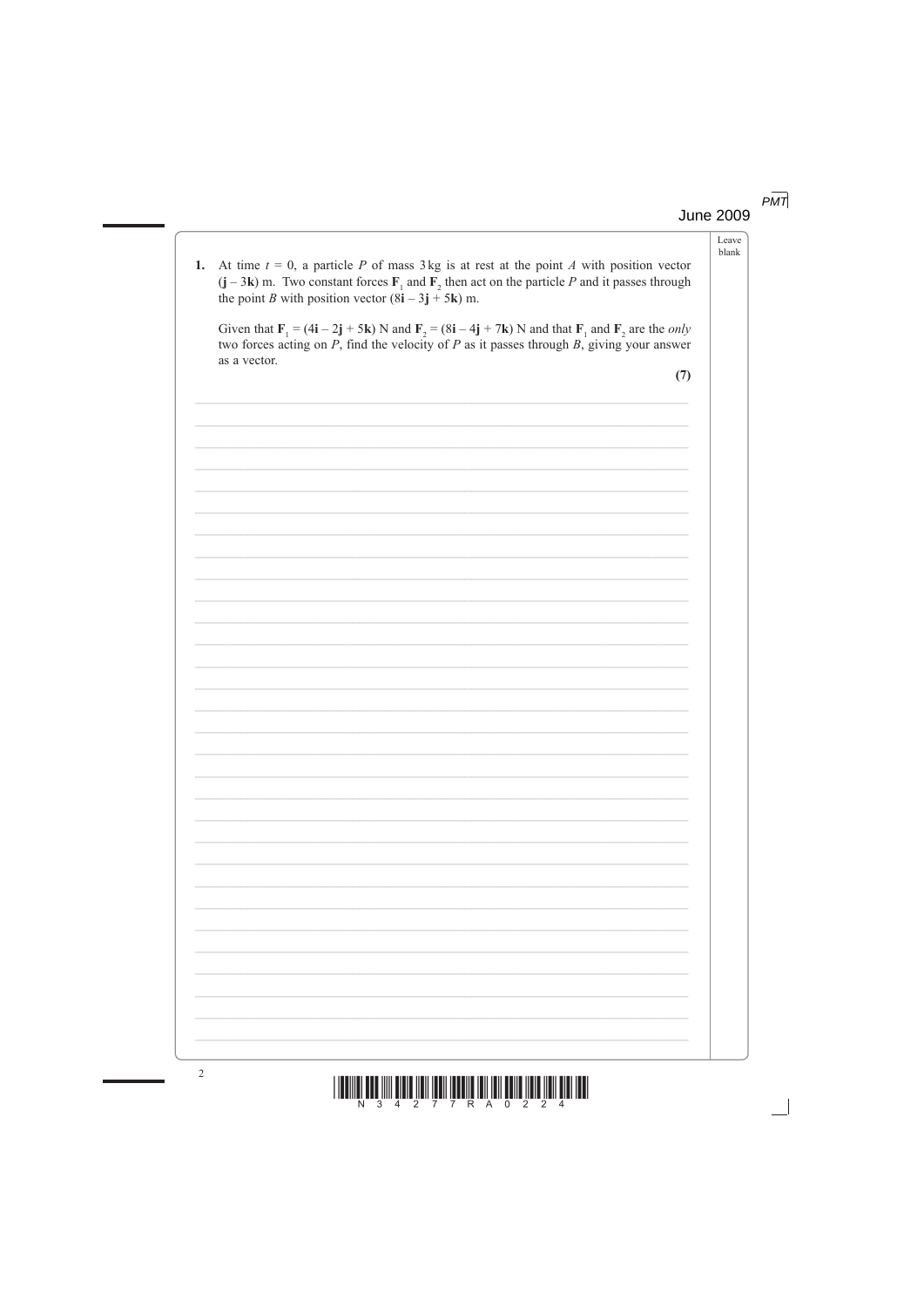$PMT$ 

**June 2009** 

Leave blank

At time  $t$  seconds, the position vector of a particle  $P$  is  $\bf{r}$  metres, where  $\bf{r}$  satisfies the  $2.$ vector differential equation

$$
\frac{\mathrm{d}^2\mathbf{r}}{\mathrm{d}t^2} + 4\mathbf{r} = e^{2t}\mathbf{j}.
$$

When  $t = 0$ , P has position vector  $(i + j)$  m and velocity 2i m s<sup>-1</sup>.

Find an expression for  $\bf{r}$  in terms of  $t$ .

 $(11)$ 

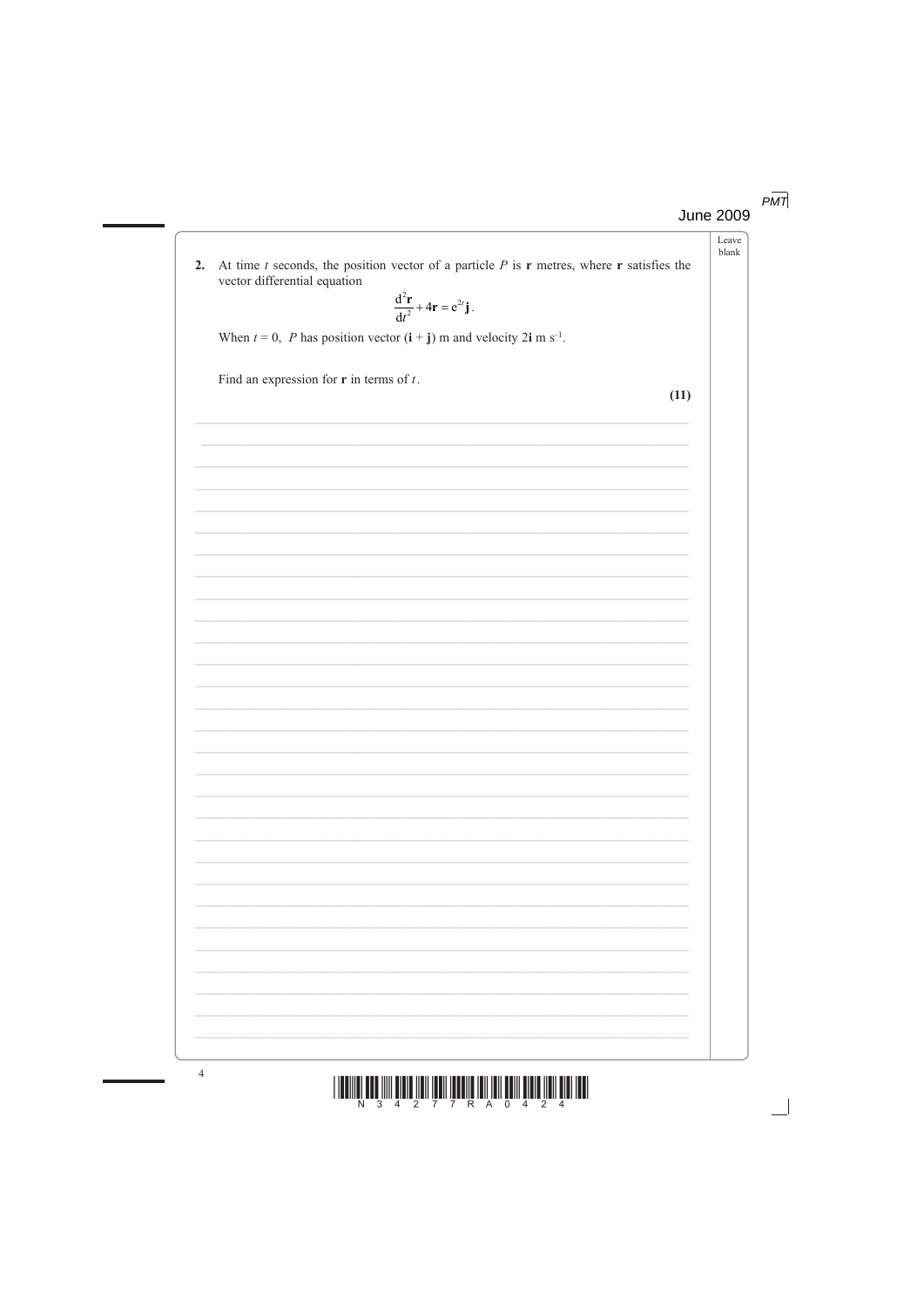|                             | ${\it Leave}$<br>${\it blank}$ |
|-----------------------------|--------------------------------|
| <b>Question 2 continued</b> |                                |
|                             |                                |
|                             |                                |
|                             |                                |
|                             |                                |
|                             |                                |
|                             |                                |
|                             |                                |
|                             |                                |
|                             |                                |
|                             |                                |
|                             |                                |
|                             |                                |
|                             |                                |
|                             |                                |
|                             |                                |
|                             |                                |
|                             |                                |
|                             |                                |
|                             |                                |
|                             |                                |
|                             |                                |
|                             |                                |
|                             |                                |
|                             |                                |
|                             |                                |
|                             |                                |
|                             |                                |
|                             |                                |
|                             |                                |
|                             |                                |
|                             |                                |
|                             |                                |
|                             |                                |
|                             |                                |
|                             |                                |
|                             | $\overline{5}$                 |

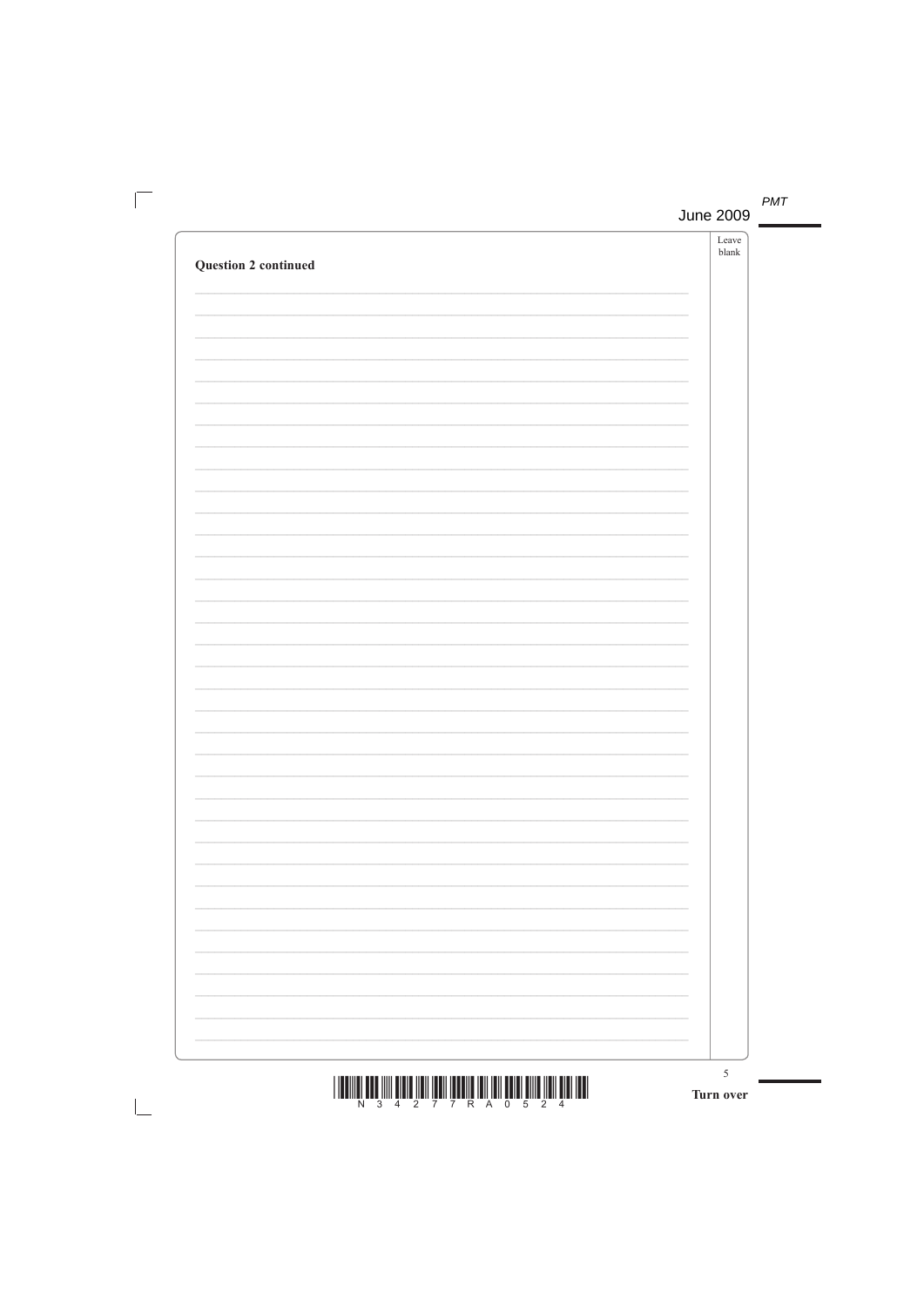$PMT$ **June 2009** 

> Leave blank

- A spaceship is moving in a straight line in deep space and needs to increase its speed. This  $3.$ is done by ejecting fuel backwards from the spaceship at a constant speed  $c$  relative to the spaceship. When the speed of the spaceship is  $v$ , its mass is  $m$ .
	- (a) Show that, while the spaceship is ejecting fuel,

$$
\frac{\mathrm{d}v}{\mathrm{d}m} = -\frac{c}{m}.
$$

The initial mass of the spaceship is  $m_0$  and at time t the mass of the spaceship is given by  $m = m<sub>0</sub>(1 - kt)$ , where k is a positive constant.

(b) Find the acceleration of the spaceship at time  $t$ .

 $(4)$ 

 $(5)$ 

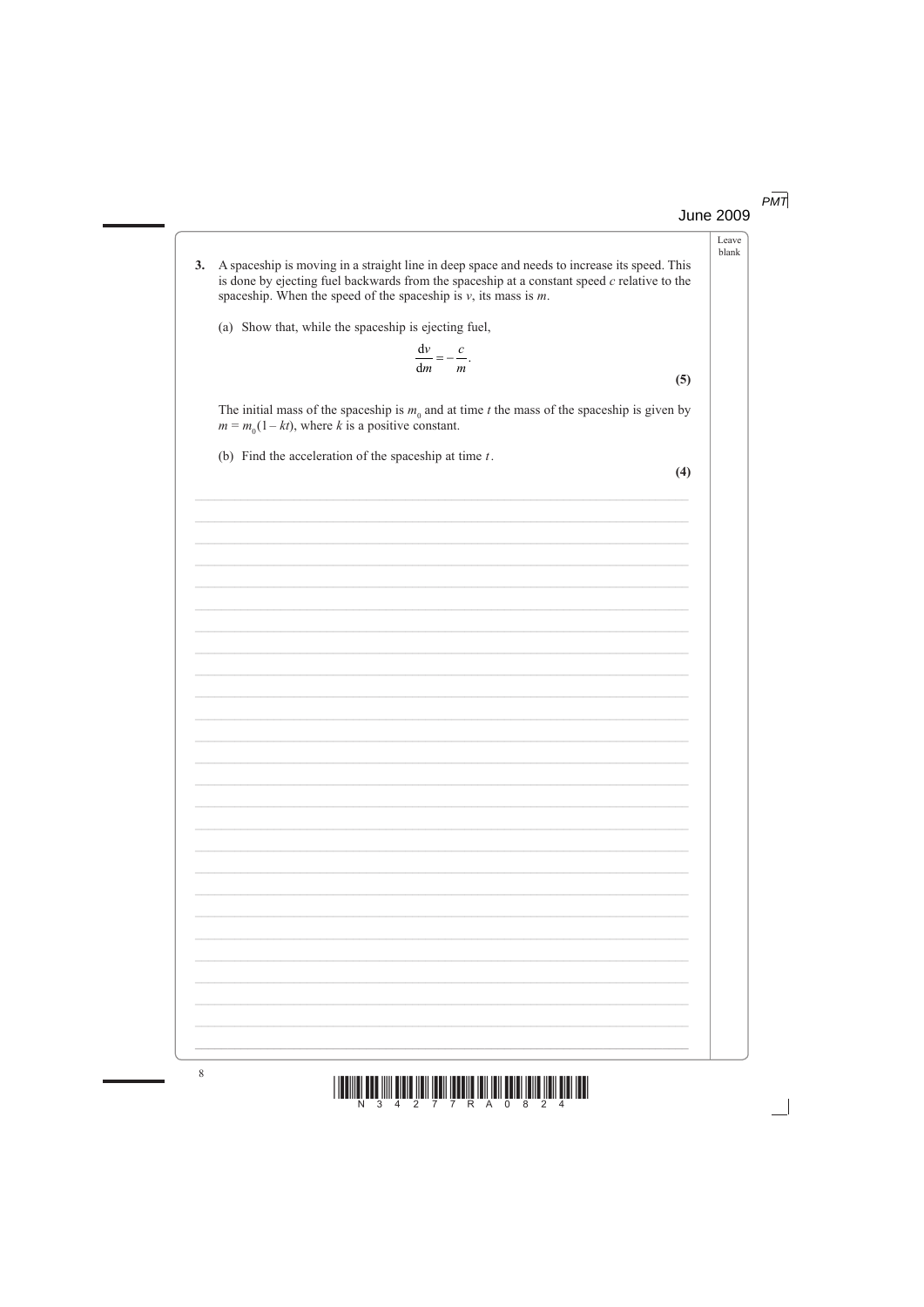|                             | ${\it Leave}$<br>${\it blank}$ |
|-----------------------------|--------------------------------|
| <b>Question 3 continued</b> |                                |
|                             |                                |
|                             |                                |
|                             |                                |
|                             |                                |
|                             |                                |
|                             |                                |
|                             |                                |
|                             |                                |
|                             |                                |
|                             |                                |
|                             |                                |
|                             |                                |
|                             |                                |
|                             |                                |
|                             |                                |
|                             |                                |
|                             |                                |
|                             |                                |
|                             |                                |
|                             |                                |
|                             |                                |
|                             |                                |
|                             |                                |
|                             |                                |
|                             |                                |
|                             |                                |
|                             |                                |
|                             |                                |
|                             |                                |
|                             |                                |
|                             |                                |
|                             |                                |
|                             |                                |
|                             |                                |
|                             |                                |
|                             |                                |
|                             |                                |
|                             |                                |
|                             | $\mathbf Q$                    |

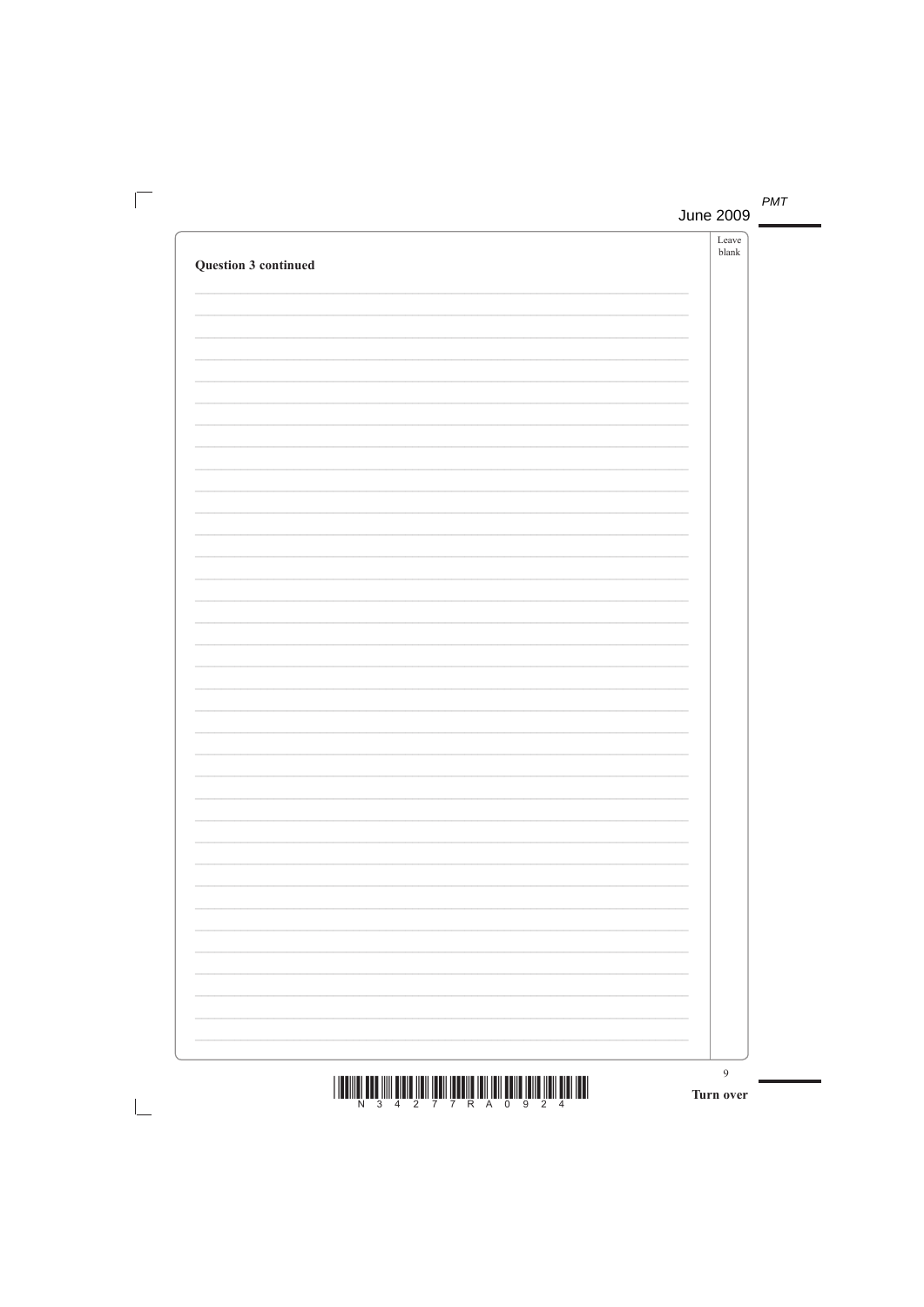## June 2009 *PMT*

Leave blank



 A uniform lamina of mass *M* is in the shape of a right-angled triangle *OAB*. The angle *OAB* is 90°,  $OA = a$  and  $AB = 2a$ , as shown in Figure 1.

 (a) Prove, using integration, that the moment of inertia of the lamina *OAB* about the edge *OA* is  $\frac{2}{3}Ma^2$ .

 (You may assume without proof that the moment of inertia of a uniform rod of mass *m* and length 2*l* about an axis through one end and perpendicular to the rod is  $\frac{4}{3}ml^2$ .)

 The lamina *OAB* is free to rotate about a fixed smooth horizontal axis along the edge *OA* and hangs at rest with *B* vertically below *A*. The lamina is then given a horizontal impulse of magnitude *J*. The impulse is applied to the lamina at the point *B*, in a direction which is perpendicular to the plane of the lamina. Given that the lamina first comes to instantaneous rest after rotating through an angle of 120°,

 $\mathcal{L}_\mathcal{L} = \mathcal{L}_\mathcal{L} = \mathcal{L}_\mathcal{L} = \mathcal{L}_\mathcal{L} = \mathcal{L}_\mathcal{L} = \mathcal{L}_\mathcal{L} = \mathcal{L}_\mathcal{L} = \mathcal{L}_\mathcal{L} = \mathcal{L}_\mathcal{L} = \mathcal{L}_\mathcal{L} = \mathcal{L}_\mathcal{L} = \mathcal{L}_\mathcal{L} = \mathcal{L}_\mathcal{L} = \mathcal{L}_\mathcal{L} = \mathcal{L}_\mathcal{L} = \mathcal{L}_\mathcal{L} = \mathcal{L}_\mathcal{L}$ 

\_\_\_\_\_\_\_\_\_\_\_\_\_\_\_\_\_\_\_\_\_\_\_\_\_\_\_\_\_\_\_\_\_\_\_\_\_\_\_\_\_\_\_\_\_\_\_\_\_\_\_\_\_\_\_\_\_\_\_\_\_\_\_\_\_\_\_\_\_\_\_\_\_\_\_

\_\_\_\_\_\_\_\_\_\_\_\_\_\_\_\_\_\_\_\_\_\_\_\_\_\_\_\_\_\_\_\_\_\_\_\_\_\_\_\_\_\_\_\_\_\_\_\_\_\_\_\_\_\_\_\_\_\_\_\_\_\_\_\_\_\_\_\_\_\_\_\_\_\_\_

\_\_\_\_\_\_\_\_\_\_\_\_\_\_\_\_\_\_\_\_\_\_\_\_\_\_\_\_\_\_\_\_\_\_\_\_\_\_\_\_\_\_\_\_\_\_\_\_\_\_\_\_\_\_\_\_\_\_\_\_\_\_\_\_\_\_\_\_\_\_\_\_\_\_\_

\_\_\_\_\_\_\_\_\_\_\_\_\_\_\_\_\_\_\_\_\_\_\_\_\_\_\_\_\_\_\_\_\_\_\_\_\_\_\_\_\_\_\_\_\_\_\_\_\_\_\_\_\_\_\_\_\_\_\_\_\_\_\_\_\_\_\_\_\_\_\_\_\_\_\_

(b) find an expression for *J*, in terms of *M*, *a* and *g* .

**(7)**

**(6)**



**4.**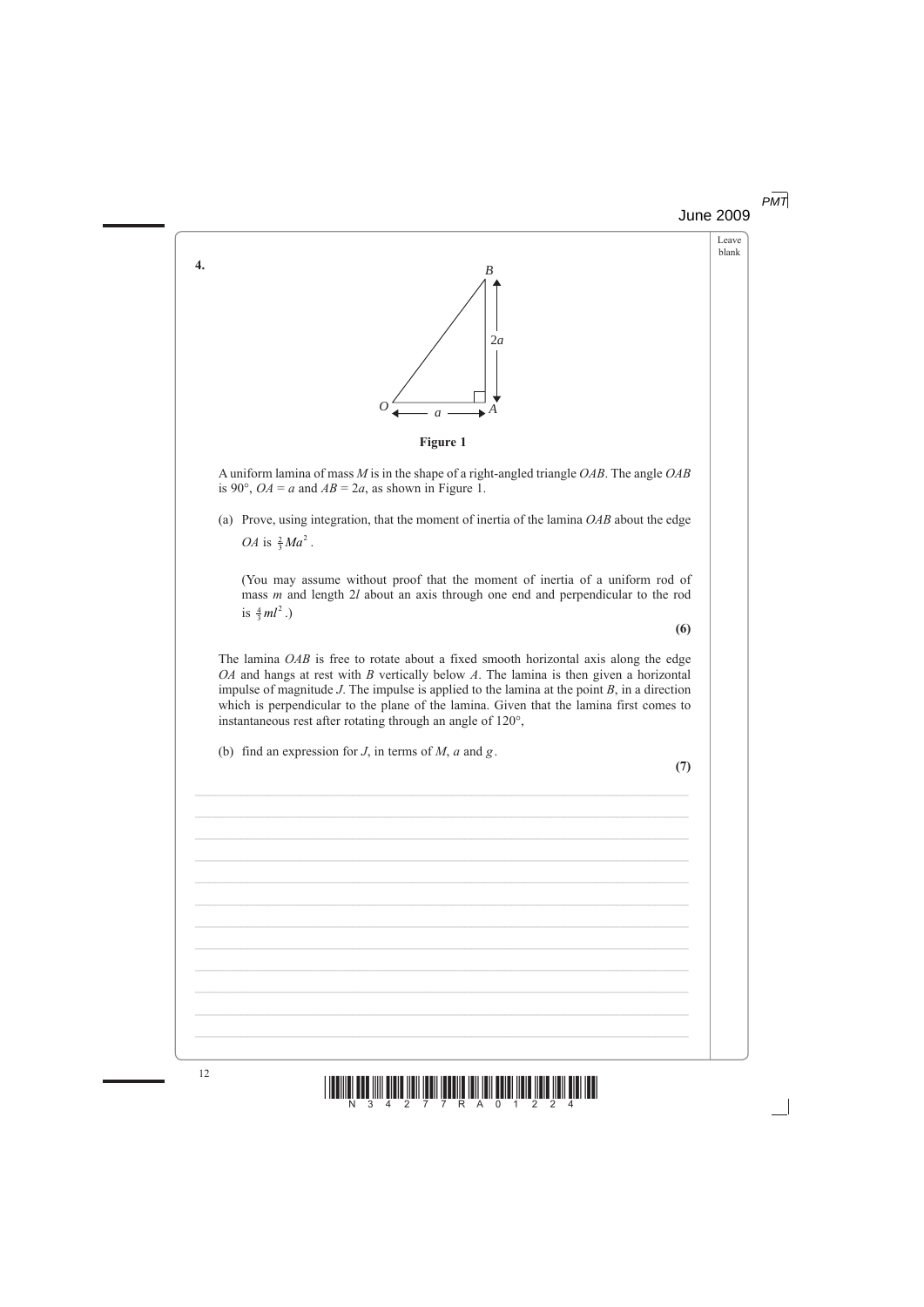| <b>Question 4 continued</b> | Leave<br>$\ensuremath{\textrm{blank}}$ |
|-----------------------------|----------------------------------------|
|                             |                                        |
|                             |                                        |
|                             |                                        |
|                             |                                        |
|                             |                                        |
|                             |                                        |
|                             | 13<br>Turn over                        |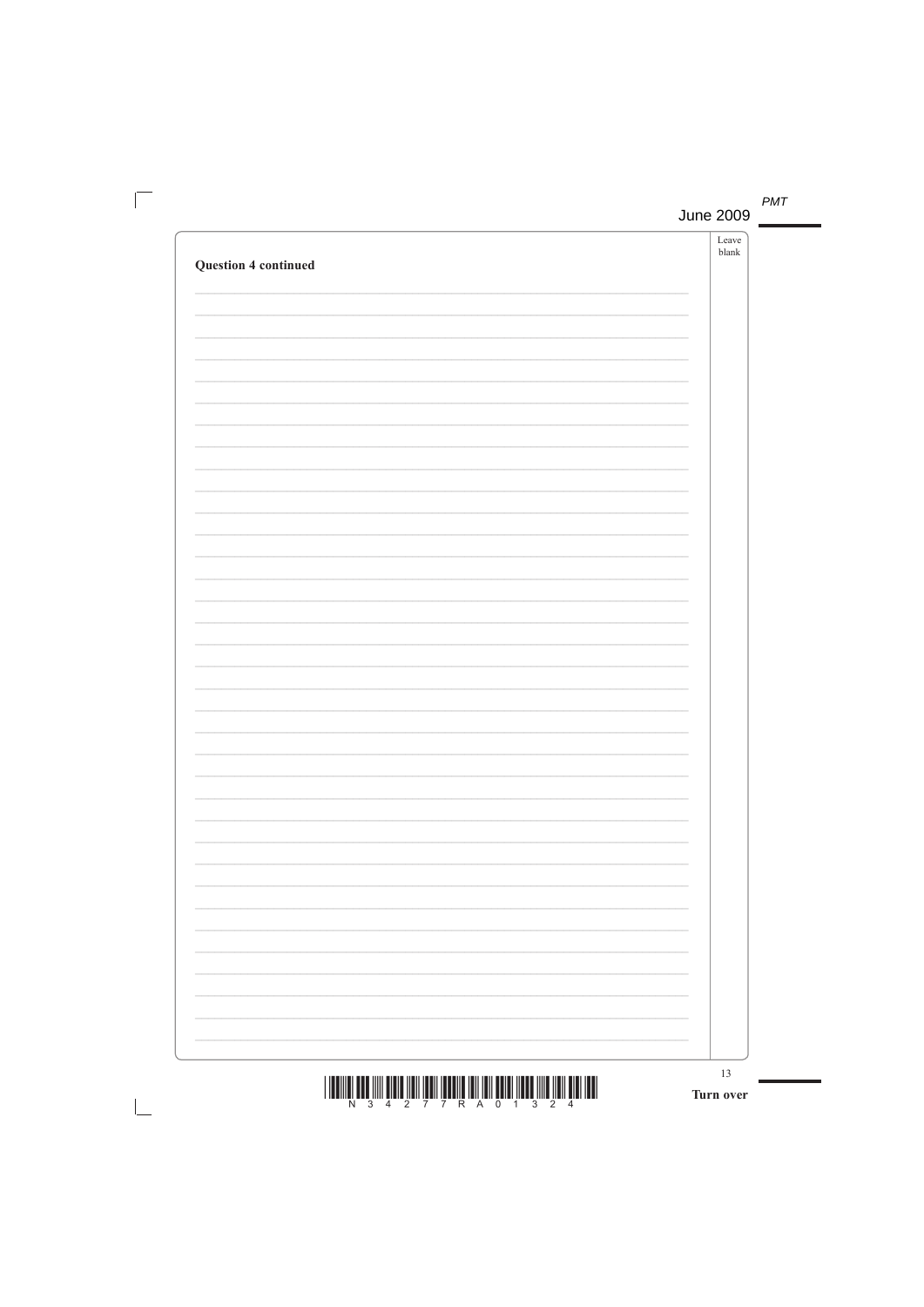$PMT$ **June 2009** 

> Leave blank

| 5. | Two forces $F_1 = (2i + j) N$ and $F_2 = (-2j - k) N$ act on a rigid body. The force $F_1$ acts at<br>the point with position vector $\mathbf{r}_1 = (3\mathbf{i} + \mathbf{j} + \mathbf{k})$ m and the force $\mathbf{F}_2$ acts at the point with<br>position vector $\mathbf{r}_2 = (\mathbf{i} - 2\mathbf{j})$ m. A third force $\mathbf{F}_3$ acts on the body such that $\mathbf{F}_1$ , $\mathbf{F}_2$ and $\mathbf{F}_3$<br>are in equilibrium. |  |
|----|---------------------------------------------------------------------------------------------------------------------------------------------------------------------------------------------------------------------------------------------------------------------------------------------------------------------------------------------------------------------------------------------------------------------------------------------------------|--|
|    | (a) Find the magnitude of $\mathbf{F}_3$ .                                                                                                                                                                                                                                                                                                                                                                                                              |  |
|    | (4)                                                                                                                                                                                                                                                                                                                                                                                                                                                     |  |
|    | (b) Find a vector equation of the line of action of $\mathbf{F}_3$ .                                                                                                                                                                                                                                                                                                                                                                                    |  |
|    | (8)                                                                                                                                                                                                                                                                                                                                                                                                                                                     |  |
|    |                                                                                                                                                                                                                                                                                                                                                                                                                                                         |  |
|    | The force $\mathbf{F}_3$ is replaced by a fourth force $\mathbf{F}_4$ , acting through the origin O, such that $\mathbf{F}_1$ , $\mathbf{F}_2$<br>and $\mathbf{F}_4$ are equivalent to a couple.                                                                                                                                                                                                                                                        |  |
|    | (c) Find the magnitude of this couple.                                                                                                                                                                                                                                                                                                                                                                                                                  |  |
|    | (4)                                                                                                                                                                                                                                                                                                                                                                                                                                                     |  |
|    |                                                                                                                                                                                                                                                                                                                                                                                                                                                         |  |
|    |                                                                                                                                                                                                                                                                                                                                                                                                                                                         |  |
|    |                                                                                                                                                                                                                                                                                                                                                                                                                                                         |  |
|    |                                                                                                                                                                                                                                                                                                                                                                                                                                                         |  |
|    |                                                                                                                                                                                                                                                                                                                                                                                                                                                         |  |
|    |                                                                                                                                                                                                                                                                                                                                                                                                                                                         |  |
|    |                                                                                                                                                                                                                                                                                                                                                                                                                                                         |  |
|    |                                                                                                                                                                                                                                                                                                                                                                                                                                                         |  |
|    |                                                                                                                                                                                                                                                                                                                                                                                                                                                         |  |
|    |                                                                                                                                                                                                                                                                                                                                                                                                                                                         |  |
|    |                                                                                                                                                                                                                                                                                                                                                                                                                                                         |  |
|    |                                                                                                                                                                                                                                                                                                                                                                                                                                                         |  |
|    |                                                                                                                                                                                                                                                                                                                                                                                                                                                         |  |
|    |                                                                                                                                                                                                                                                                                                                                                                                                                                                         |  |
|    |                                                                                                                                                                                                                                                                                                                                                                                                                                                         |  |
|    |                                                                                                                                                                                                                                                                                                                                                                                                                                                         |  |
|    |                                                                                                                                                                                                                                                                                                                                                                                                                                                         |  |
|    |                                                                                                                                                                                                                                                                                                                                                                                                                                                         |  |
|    |                                                                                                                                                                                                                                                                                                                                                                                                                                                         |  |
|    |                                                                                                                                                                                                                                                                                                                                                                                                                                                         |  |
|    |                                                                                                                                                                                                                                                                                                                                                                                                                                                         |  |
|    |                                                                                                                                                                                                                                                                                                                                                                                                                                                         |  |
|    |                                                                                                                                                                                                                                                                                                                                                                                                                                                         |  |
|    |                                                                                                                                                                                                                                                                                                                                                                                                                                                         |  |
|    |                                                                                                                                                                                                                                                                                                                                                                                                                                                         |  |
|    |                                                                                                                                                                                                                                                                                                                                                                                                                                                         |  |
|    |                                                                                                                                                                                                                                                                                                                                                                                                                                                         |  |
|    |                                                                                                                                                                                                                                                                                                                                                                                                                                                         |  |
|    |                                                                                                                                                                                                                                                                                                                                                                                                                                                         |  |

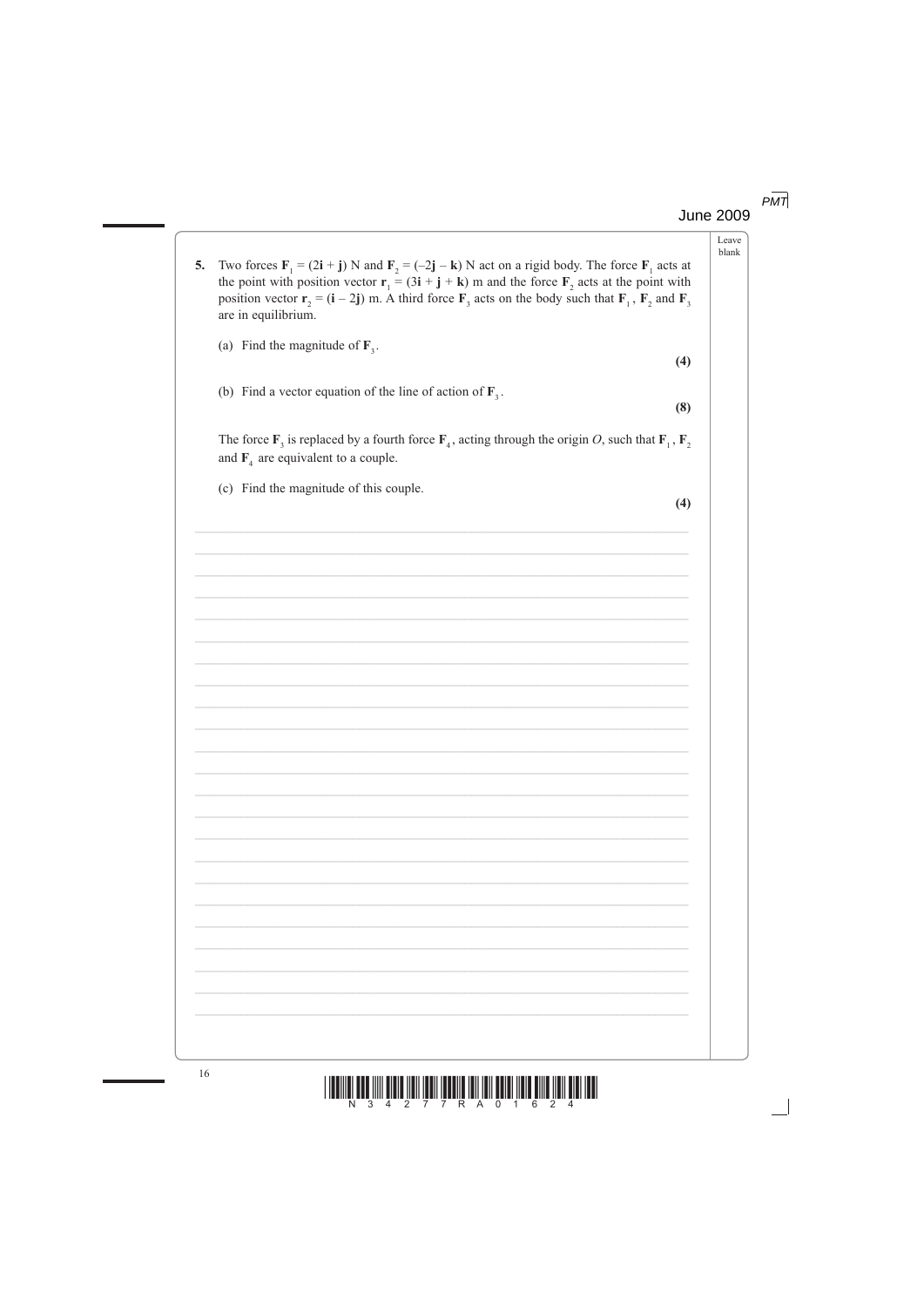| <b>Question 5 continued</b>                                                                                                                                                                                                                                                                                                                                                                                                                                   | Leave<br>$\ensuremath{\textrm{blank}}$ |
|---------------------------------------------------------------------------------------------------------------------------------------------------------------------------------------------------------------------------------------------------------------------------------------------------------------------------------------------------------------------------------------------------------------------------------------------------------------|----------------------------------------|
|                                                                                                                                                                                                                                                                                                                                                                                                                                                               |                                        |
|                                                                                                                                                                                                                                                                                                                                                                                                                                                               |                                        |
|                                                                                                                                                                                                                                                                                                                                                                                                                                                               |                                        |
|                                                                                                                                                                                                                                                                                                                                                                                                                                                               |                                        |
|                                                                                                                                                                                                                                                                                                                                                                                                                                                               |                                        |
|                                                                                                                                                                                                                                                                                                                                                                                                                                                               |                                        |
|                                                                                                                                                                                                                                                                                                                                                                                                                                                               |                                        |
|                                                                                                                                                                                                                                                                                                                                                                                                                                                               |                                        |
|                                                                                                                                                                                                                                                                                                                                                                                                                                                               |                                        |
|                                                                                                                                                                                                                                                                                                                                                                                                                                                               |                                        |
|                                                                                                                                                                                                                                                                                                                                                                                                                                                               |                                        |
|                                                                                                                                                                                                                                                                                                                                                                                                                                                               |                                        |
|                                                                                                                                                                                                                                                                                                                                                                                                                                                               |                                        |
|                                                                                                                                                                                                                                                                                                                                                                                                                                                               |                                        |
|                                                                                                                                                                                                                                                                                                                                                                                                                                                               |                                        |
|                                                                                                                                                                                                                                                                                                                                                                                                                                                               |                                        |
| $\begin{array}{c} \text{if} \ \text{if} \ \text{if} \ \text{if} \ \text{if} \ \text{if} \ \text{if} \ \text{if} \ \text{if} \ \text{if} \ \text{if} \ \text{if} \ \text{if} \ \text{if} \ \text{if} \ \text{if} \ \text{if} \ \text{if} \ \text{if} \ \text{if} \ \text{if} \ \text{if} \ \text{if} \ \text{if} \ \text{if} \ \text{if} \ \text{if} \ \text{if} \ \text{if} \ \text{if} \ \text{if} \ \text{if} \ \text{if} \ \text{if} \ \text{if} \ \text{$ | 17<br>Turn over                        |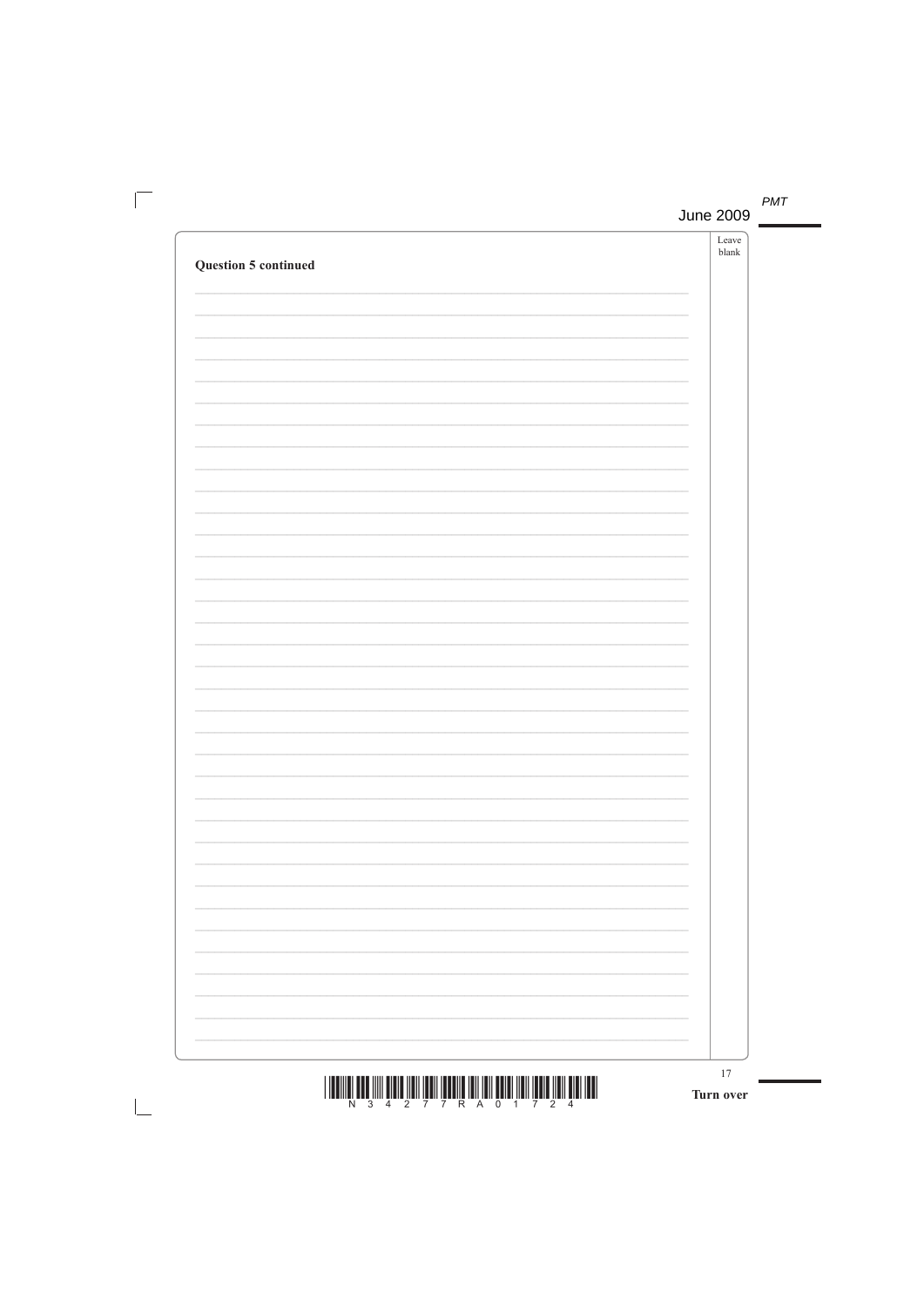# June 2009 *PMT*

Leave blank

| 6. | A pendulum consists of a uniform rod AB, of length $4a$ and mass $2m$ , whose end A is<br>rigidly attached to the centre $O$ of a uniform square lamina $PQRS$ , of mass $4m$ and side $a$ .<br>The rod $AB$ is perpendicular to the plane of the lamina. The pendulum is free to rotate about<br>a fixed smooth horizontal axis $L$ which passes through $B$ . The axis $L$ is perpendicular to<br>$AB$ and parallel to the edge $PQ$ of the square. |
|----|-------------------------------------------------------------------------------------------------------------------------------------------------------------------------------------------------------------------------------------------------------------------------------------------------------------------------------------------------------------------------------------------------------------------------------------------------------|
|    | (a) Show that the moment of inertia of the pendulum about L is $75ma^2$ .<br>(4)                                                                                                                                                                                                                                                                                                                                                                      |
|    | The pendulum is released from rest when $BA$ makes an angle $\alpha$ with the downward<br>vertical through B, where tan $\alpha = \frac{7}{24}$ . When BA makes an angle $\theta$ with the downward<br>vertical through $B$ , the magnitude of the component, in the direction $AB$ , of the force<br>exerted by the axis $L$ on the pendulum is $X$ .                                                                                                |
|    | (b) Find an expression for X in terms of m, g and $\theta$ .<br>(9)                                                                                                                                                                                                                                                                                                                                                                                   |
|    | Using the approximation $\theta \approx \sin \theta$ ,                                                                                                                                                                                                                                                                                                                                                                                                |
|    | (c) find an estimate of the time for the pendulum to rotate through an angle $\alpha$ from its<br>initial rest position.                                                                                                                                                                                                                                                                                                                              |
|    | (6)                                                                                                                                                                                                                                                                                                                                                                                                                                                   |
|    |                                                                                                                                                                                                                                                                                                                                                                                                                                                       |
|    |                                                                                                                                                                                                                                                                                                                                                                                                                                                       |
|    |                                                                                                                                                                                                                                                                                                                                                                                                                                                       |
|    |                                                                                                                                                                                                                                                                                                                                                                                                                                                       |
|    |                                                                                                                                                                                                                                                                                                                                                                                                                                                       |
|    |                                                                                                                                                                                                                                                                                                                                                                                                                                                       |
|    |                                                                                                                                                                                                                                                                                                                                                                                                                                                       |
|    |                                                                                                                                                                                                                                                                                                                                                                                                                                                       |
|    |                                                                                                                                                                                                                                                                                                                                                                                                                                                       |
|    |                                                                                                                                                                                                                                                                                                                                                                                                                                                       |
|    |                                                                                                                                                                                                                                                                                                                                                                                                                                                       |
|    |                                                                                                                                                                                                                                                                                                                                                                                                                                                       |
|    |                                                                                                                                                                                                                                                                                                                                                                                                                                                       |
|    |                                                                                                                                                                                                                                                                                                                                                                                                                                                       |